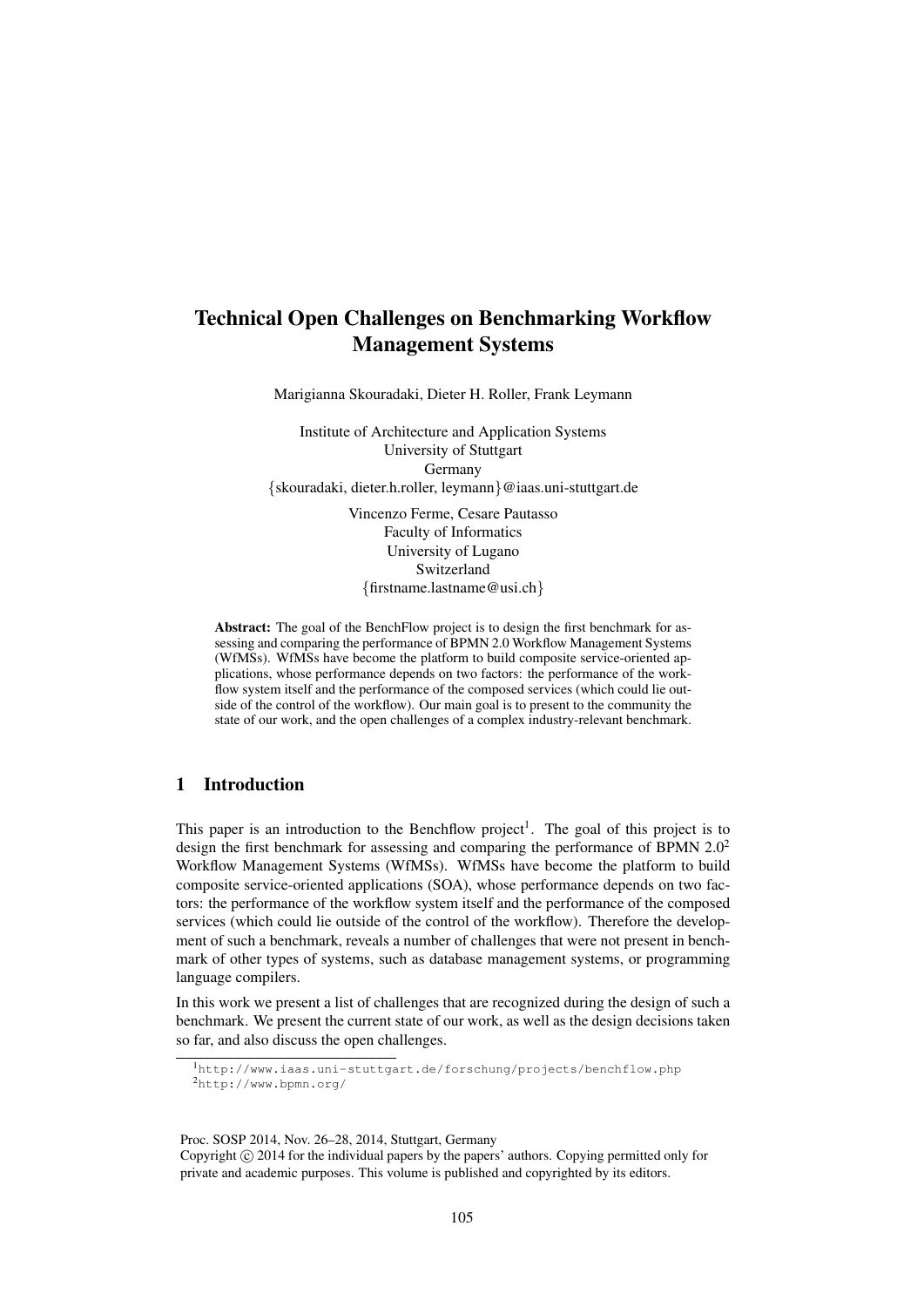#### 2 Description of the Workflow Management System environment

The purpose of this section is to provide to the reader a high-level understanding of the WfMSs. For that we first need to clarify the concept of "workflow", which is basically, the focus point of a WfMS. According to [Spe99] a "workflow is the computerized facilitation or automation of a business process, in whole or part". In other words, a workflow is the automation of a series of business activities that are needed for achieving a goal. In this respect a Workflow Management System (WfMS) is a system that supports the reengineering and automation of business and information processes. Its main characteristics are the definition of workflows, and the provision of fast re(design) and re(implementation) as the business needs change [GHS95]. All the components of the WfMS, are compliant with the semantics of a *metamodel* that defines concepts such as the structure of a process and the operations that can be performed on a process model instance [LR00].



Figure 1: Major Components of a Workflow Management System [LR00]

In Figure 2 we can see the main design and run-time components of a WfMS:

*Buildtime* provides means to the user to define the constructs such as process models, organizational structures, and information technology aspects (e.g. scripts, programs). *Workflow Definition Tool* is the tool with which the users define the workflow according to a workflow language that is compliant with the WfMS.

*Process Model* is an intermediate representation [Ley10] of the previously defined workflow, in a format that the WfMS can process. Process Models can be expressed through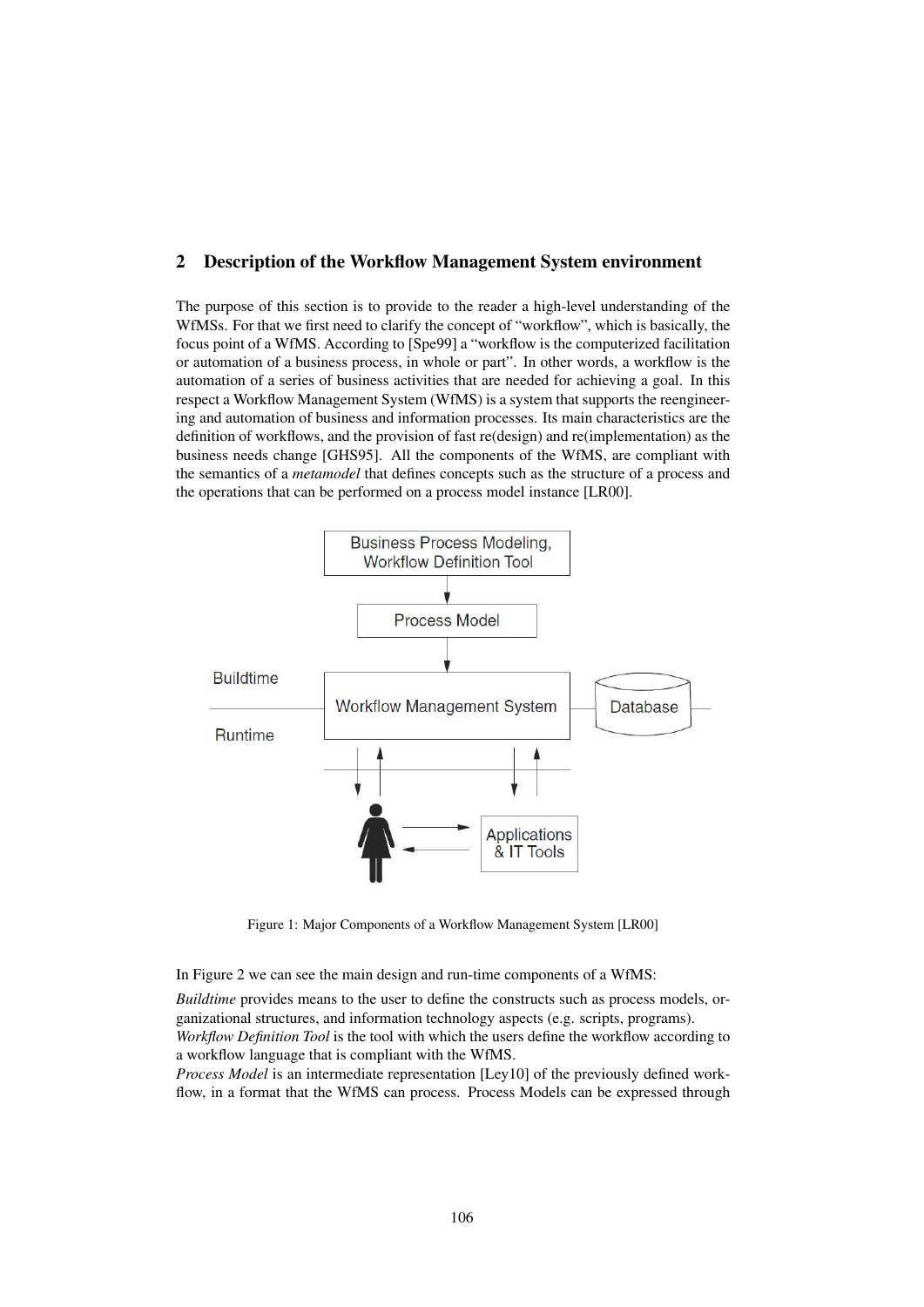different definition languages. For many years there was no standard definition language, and each company chose to implement a customized form of the stardard definition languages on their engines. WS-BPEL [Org07] became an industry-accepted standard for executing processes over WSDL-based Web services. Later, it was followed by the creation and industrial acceptance of the BPMN 2.0 standard [JE11]. This work focuses on benchmarking WfMSs that support BPMN 2.0.

*Runtime* is the part that performs the actual execution of the processes, featuring operations, such as creating, navigating and controlling processes.

*Database* of the WfMS keeps and handles all the information that are essential for the build and runtime. Thus, in the database we find stored the process models, and also the state of their instances.

*User and IT Tools* the user (either the owner of a workflow or a participant in it) interacts with the WfMS to report about the progress of his or her tasks, which may be performed directly or through applications and other IT tools.

Currently, WfMSs can be seen as one of the key middleware components of Service Oriented Architectures (SOA). As human users are less and less part of the workflow execution, whereby many different, possibly geographically distributed, service components interact to provide the corresponding functionality, under the control of the WfMS [ZDGH05,  $GKW^{+}12$ ].

# 3 Open Technical Challenges

Given the peculiar characteristics of WfMSs, in the following we identify and briefly discuss some of the technical challenges in benchmarking WfMSs.

Automate the generation of realistic workload for different use case scenarios In order to keep our measurements accurate we need to create realistic workload scenarios. As workflow-based applications are currently present in various types of application domains[LR97], it is challenging to select a sufficiently large subset of domains and synthesize a domain-independent workload. In order to address this challenge we have started designing a workload generator for creating process models according to pre-defined criteria. The workload generator needs to take into consideration a set of variables that are related to the correct operation of the workflows, e.g. data-flow, key performance indicators (KPI), actors, and interactions with external entities (e.g. Web Services, databases, external scripts).

The setup of the benchmark environment During the setup of the benchmark environment the challenge is to eliminate the interference of non-WfMS resources as for example database systems, and Web Services used by a process. In order to do that, we design the benchmark environment to be distributed on different physical machines that are connected through the same local network. To do this we need to ensure a flexible deployment mechanism.

System Internal Load Optimization The request load to WfMS is different for the various day times. In order to handle this situation the WfMS shifts work to the daytime where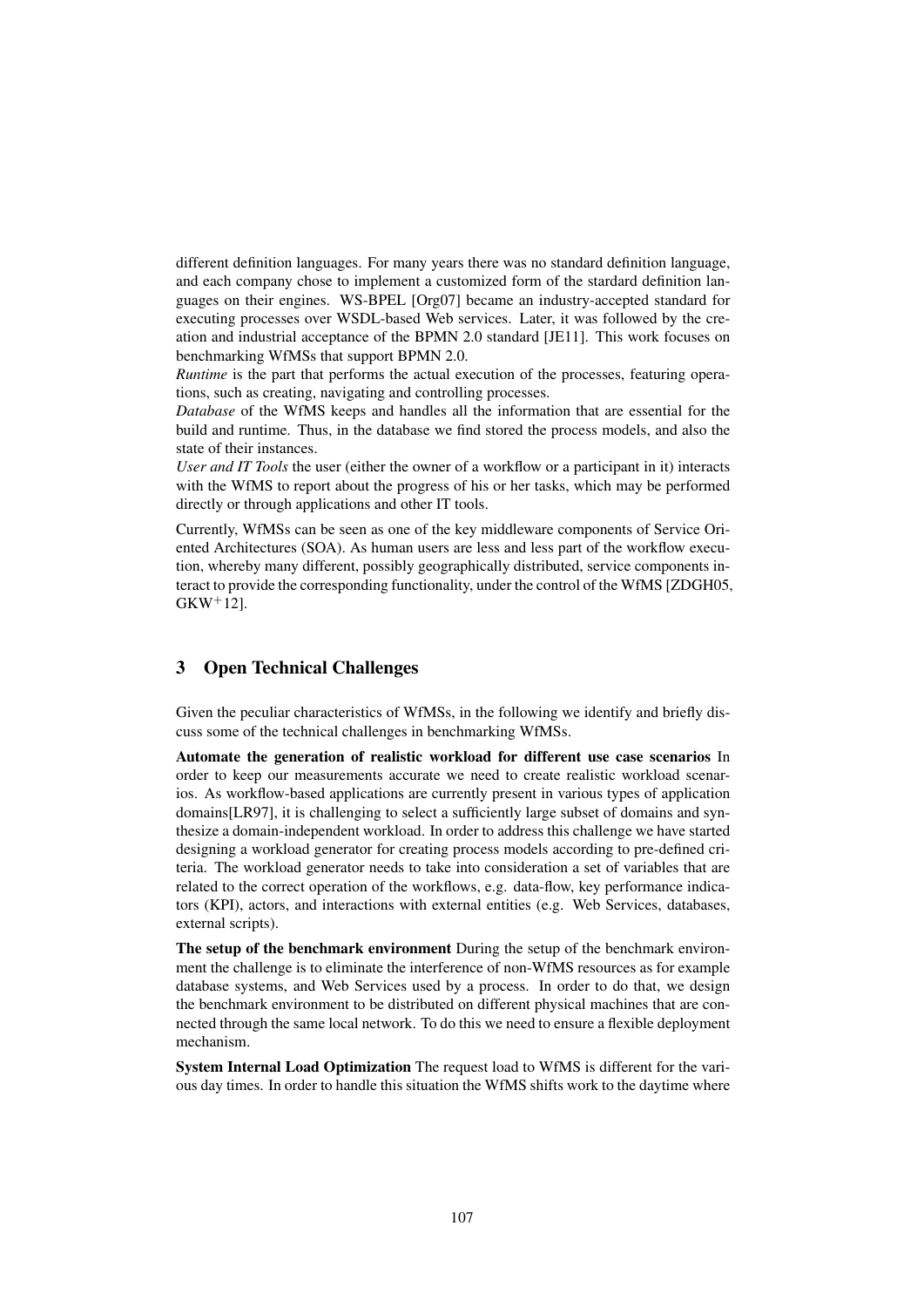the load is lower. The challenge in this case is to take into account these optimizations in the measurements of the throughput.

Benchmark Long Running Processes The lifetime of a process can span from some milliseconds to hours, weeks, or even some years. The processes that run for more than some hours are called "long-running" processes. An example of a long running process might be a process that sends a message to an external partner and needs to wait for weeks or even years for the reply. The long-running processes have two main characteristics:

- 1. the storage of the instances in database increases in size and
- 2. caching cannot be used from either the WfMS or the DBMS

The challenge in this case is to find a method to benchmark this type of processes without having to wait for years for the completion of the benchmark.

Performance Impact of Workflow Language Features BPMN 2.0 provides a large set of constructs, that express iteration, parallelism, exception handling, interactions with external entities etc. According to a research among the Websites and release notes of the currently available engines, we have observed that the documentation on the coverage of BPMN 2.0 constructs is usually inadequate. There is also the hypothesis that WfMSs avoid implementing all of the constructs for performance reasons. It is also important to consider which of these constructs are actually used in real-world processes [MR08]. The challenge in this case is to: a) run compliance tests to define which constructs are actually supported by the available WfMSs, and b) decide which constructs need to go into the workload mix.

## 4 Project Status

The initial phase of the project focused on analyzing a large collection of process models, for collecting data to proceed to workload characterization and generation. The set up of the benchmark environment is also planned at this phase.

Currently we have collected a large collection of 8363 real-life process models that are expressed in various modelling languages. Collecting process models can be a big challenge as companies are not willing to share them to protect their corporate assets. The ways by which we countenanced the process model sharing was to sign confidentiality agreements, and to develop tools for obfuscating the models [SRPL14], and thus protecting the company's intellectual property. Our collection contains: 1% WS-BPEL, 4% EPC, 7% YAWL, 24% Petri Net, and 64% BPMN & BPMN 2.0 Models, where 2/3 of them are BPMN 2.0. These data justify our decision to focus on the engines that support the BPMN 2.0 standard, as it seems to have become widely accepted in industry and academia.

However, the focus on the BPMN 2.0 standard was not the only decision that was taken with respect to the data derived from the analysis of the process models collection. We have currently ran statistical analysis on more than hundred different metrics, observing process models characteristics (e.g. control flow gateways fan-in, fan-out, cyclomatic complexity), and the frequency of appearance of the BPMN 2.0 elements in the collected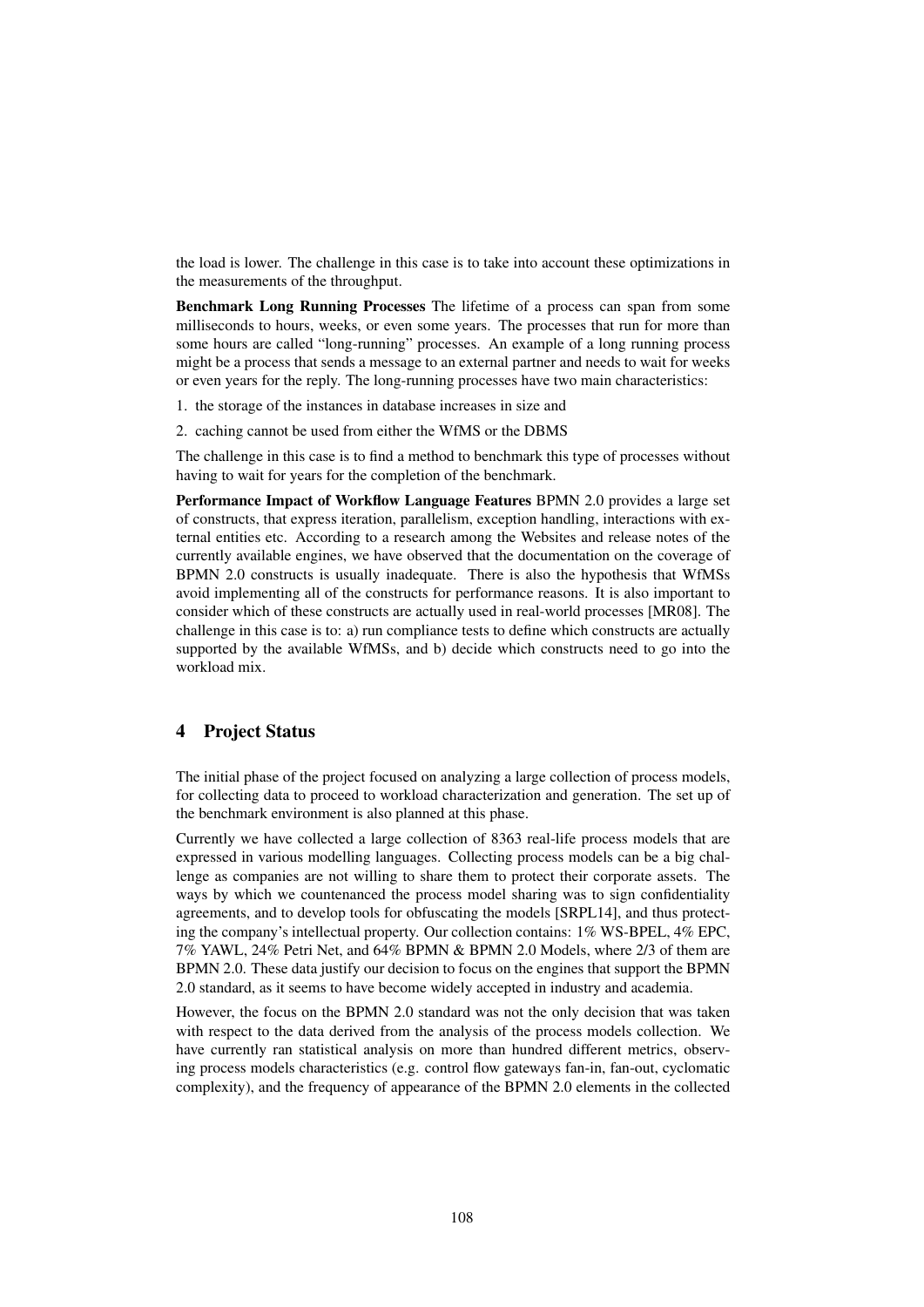process models. This led to a better understanding of which BPMN 2.0 features are present in the real world, and thus would need to be supported by the engines participating in the benchmark. We also arrived at the definition of representative process model mockups, generated based on the results of a cluster analysis over structural complexity, and language construct usage metrics.

The statistical analysis that we did on the process models gave us information about the model characteristics at a "micro" level. We also wanted to define complete structures that are repeatedly found in the process models. By this way we can combine different structures with each other and have an even more realistic workload. The problem of discovering the reoccurring structures is reduced to "Frequent Pattern Discovery", and it is NP-complete [Ben02]. To address this challenges we have implemented an extension of the VF-2 algorithm which is said to be one of the most efficient algorithms in graph isomorphism [PCFSV04]. The exported structures must now be characterized according to benchmark-related criteria, and combined with respect to the metrics found in the aforementioned statistical analysis. The idea is to give all the acquired information as an input to a workload generator, and create realistic workload, that is compliant for different benchmarking scenarios.

The choice BPMN 2.0 engines to be included in the benchmark is also a decision that needs to be taken at this phase of the project. The current state is that there are more than 20 engines available implementing the BPMN 2.0 Standard. We are currently collecting the available engines, and relevant information in a Wikipedia page<sup>3</sup>. Unfortunately, the lack of documentation in terms of the engine's compliance to the BPMN 2.0 standard, is currently delaying our decision. In order to find out this information we are contacting the vendors asking for information, and conducting compliance tests towards the engines. The aforementioned statistical analysis also plays its roles at this point, as we need to choose among these engines which implement at least the most frequently used elements of the BPMN 2.0 Standard.

In terms of the benchmark set-up we developed and deployed the first prototype of a WFMS on different physical machines connected through the same local network. The challenges that we needed to address are currently solved using Docker<sup>4</sup> that offers a flexible deployment mechanism with a minimal impact on the performance measurement. Docker guarantees a good level of isolation and a quick start up, and enables repeatability of the tests because the initial conditions are kept inside the Docker containers and are exactly the same for each execution of the benchmark. We are currently using Faban<sup>5</sup> to develop the first prototypes of benchmark drivers, we are running the first experiments using the three models we derived from the statistical analysis of a large model collection, and we are analyzing the execution log to compute the first KPIs such as throughput.

<sup>3</sup>http://en.wikipedia.org/wiki/List\_of\_BPMN\_2.0\_engines

<sup>4</sup>https://www.docker.com

<sup>5</sup>http://www.faban.org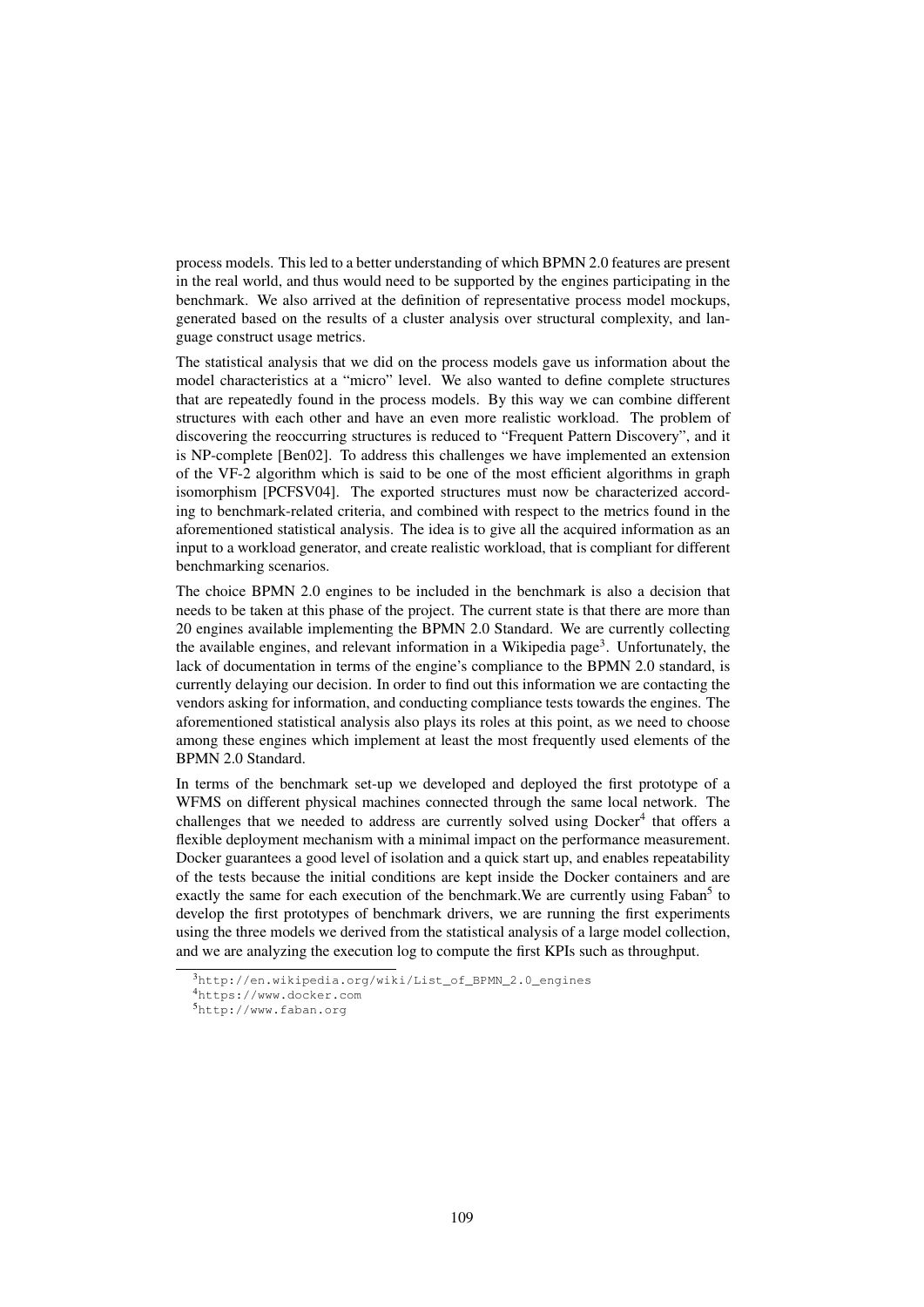### 5 Related Work

In the topic of benchmarking the performance of WfMSs, only some work is available (e.g., [GMW00, BBD10, DPZ11]). In the most recent approaches, the SOABench project [BBD10] can be seen as an initial step to provide a performance assessment and comparison framework for SOA middleware systems.

SPEC has also introduced a group that focuses on benchmarking SOA infrastructures [Sta10]. However information on their progress of research is still not available on the website. Vendors of proprietary systems are also executing internal benchmarks (e.g. [SAP11], [Inc11], [IC07]) in order to evaluate their work and inform the prospective customers. However, there is not any standard method followed in these becnhmark approaches. As easily concluded, and also emphasized by the literature, the need to introduce a benchmark standard for that addresses the industry state-of-art needs is now imperative  $[KKLO6, WLR<sup>+</sup>09, RvdAH07, LMI10]$ . Our work intends to the creation of such a standard benchmark, that differs from the related work, in terms of: a) the number of WfMSs to be compared, b) the complexity and diversity of the workload mix, c) the number of the executed performance tests, and d) the number of performance metrics that will be taken into consideration, and their aggregation into a meaningful number.

# 6 Discussion & Conclusion

In this paper we have presented the open challenges for the creation of a benchmark for WfMSs that we have been addressing in the first phase of the BenchFlow project as well as some solutions for addressing them. We have seen how the synthesis of the workload mix needs to be created through a workload generator, how we plan to setup the benchmark environment and isolate it from internal interferences, and how the compliance tests and statistics on BPMN 2.0 support are important before deciding the workload mix. We have also raised issues such us long-running processes benchmarking, and the consideration of WfMS internal load optimization into our benchmark.

By presenting this set of open research challenges in this position paper, we aim to present the SOSP community with a complex industry-relevant benchmarking challenge and discuss how to deal with the aforementioned open challenges.

#### References

- [BBD10] D. Bianculli, W. Binder, and M.L. Drago. SOABench: Performance Evaluation of Service-Oriented Middleware Made Easy. In *Proc. of the 19th International World Wide Web Conference (WWW 2010)*, Raleigh, NC, 2010.
- [Ben02] E. Bengoetxea. *Inexact Graph Matching Using Estimation of Distribution Algorithms*. PhD thesis, Ecole Nationale Supérieure des Télécommunications, Paris, France, Dec 2002.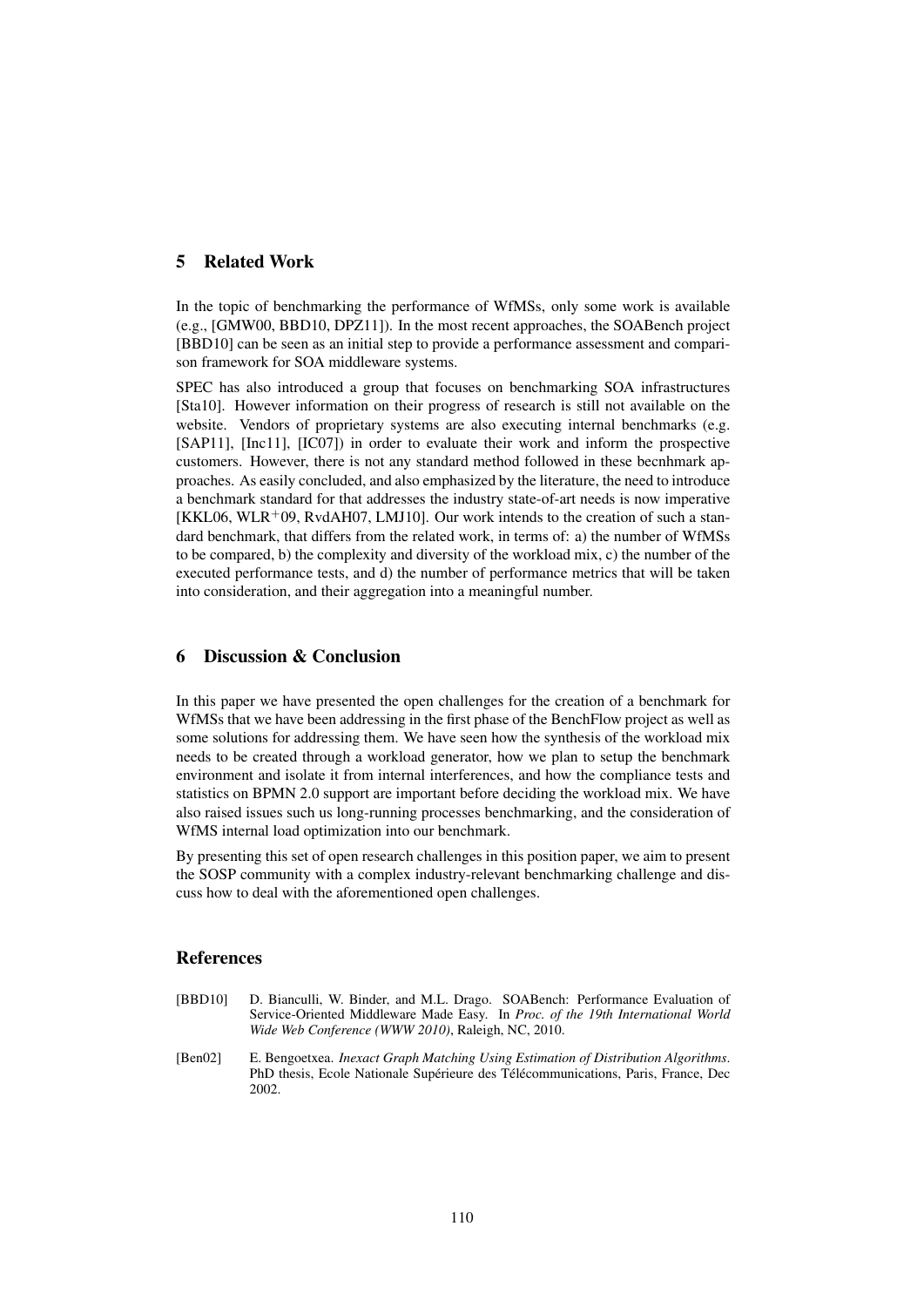- [DPZ11] Florian Daniel, Giuseppe Pozzi, and Ye Zhang. Workflow Engine Performance Evaluation by a Black-Box Approach. In *Proc. of the International Conference on Informatics Engineering & Information Science*, ICIEIS 2011, pages 189–203. Springer, November 2011.
- [GHS95] D. Georgakopoulos, M. Hornick, and A. Sheth. An overview of workflow management: From process modeling to workflow automation infrastructure. *Distributed and parallel Databases*, 3(2):119–153, 1995.
- [GKW<sup>+</sup>12] Spyridon Gogouvitis, Kleopatra Konstanteli, Stefan Waldschmidt, George Kousiouris, Gregory Katsaros, Andreas Menychtas, Dimosthenis Kyriazis, and Theodora Varvarigou. Workflow management for soft real-time interactive applications in virtualized environments. *Future Generation Computer Systems*, 28(1):193 – 209, 2012.
- [GMW00] Michael Gillmann, Ralf Mindermann, and Gerhard Weikum. Benchmarking and Configuration of Workflow Management Systems. In *Proc. of the 7th International Conference on Cooperative Information Systems*, CoopIS 2000, pages 186–197, 2000.
- [IC07] Intel and Cape Clear. BPEL Scalability and Performance Testing. White paper, 2007.
- [Inc11] Active Endpoints Inc. Assessing ActiveVOS Performance, 2011.
- [JE11] Diane Jordan and John Evdemon. Business Process Model And Notation (BPMN) Version 2.0. Object Management Group, Inc, January 2011.
- [KKL06] Rania Khalaf, Alexander Keller, and Frank Leymann. Business processes for Web Services: Principles and applications. *IBM Systems Journal*, 45(2):425–446, 2006.
- [Ley10] Frank Leymann. BPEL vs. BPMN 2.0: Should You Care? In Jan Mendling, Matthias Weidlich, and Mathias Weske, editors, *Business Process Modeling Notation*, volume 67 of *Lecture Notes in Business Information Processing*, pages 8–13. Springer Berlin Heidelberg, 2010.
- [LMJ10] Guoli Li, Vinod Muthusamy, and Hans-Arno Jacobsen. A distributed service-oriented architecture for business process execution. *ACM Trans. Web*, 4(1):2:1–2:33, January 2010.
- [LR97] Frank Leymann and Dieter Roller. Workflow-Based Applications. *IBM Systems Journal*, 36(1):102–123, 1997.
- [LR00] Frank Leymann and Dieter Roller. *Production Workflow: Concepts and Techniques*. Prentice Hall PTR, Upper Saddle River, NJ, USA, 2000.
- [MR08] M. Muehlen and J. Recker. How much language is enough? Theoretical and practical use of the business process modeling notation. In *Advanced Information Systems Engineering*, pages 465–479. Springer, 2008.
- [Org07] Organization for the Advancement of Structured Information Standards (OASIS). *Web Services Business Process Execution Language (WS-BPEL) Version 2.0*, April 2007.
- [PCFSV04] Luigi P. Cordella, Pasquale Foggia, Carlo Sansone, and Mario Vento. A (Sub)Graph Isomorphism Algorithm for Matching Large Graphs. *IEEE Trans. Pattern Anal. Mach. Intell.*, 26(10):1367–1372, October 2004.
- [RvdAH07] N. Russell, W.M.P. van der Aalst, and A.H.M. Hofstede. All That Glitters Is Not Gold: Selecting the Right Tool for Your BPM Needs. *CUTTER IT JOURNAL*, 20(11):31–38, November 2007.